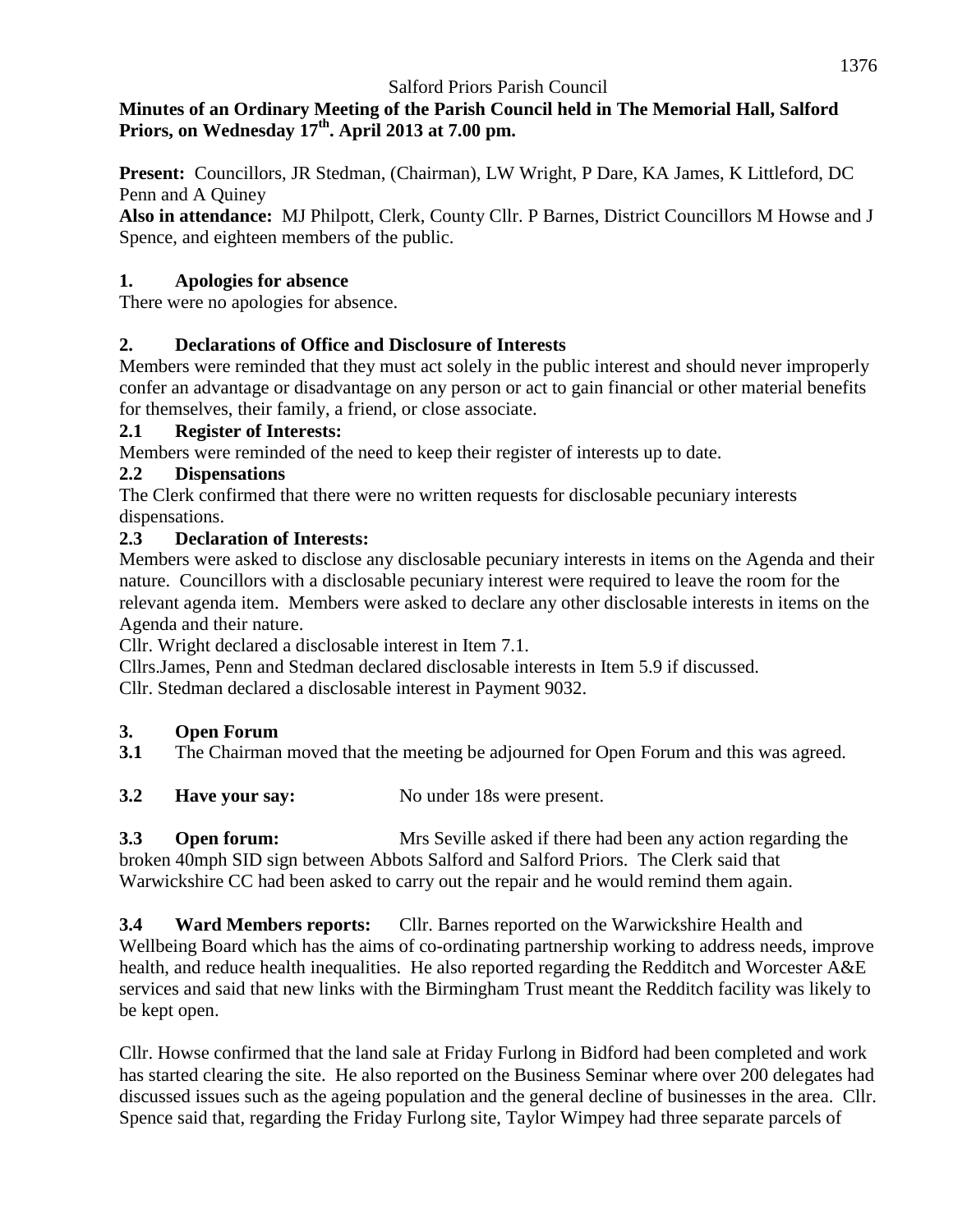land and, together with the Parish Council, the Ward Members were working to ensure an integrated design for the whole area.

**3.5** The Chairman closed the adjournment at 7.15 pm.

## **4. Minutes**

**4.1** The Minutes of the Ordinary Meeting of the Parish Council held on Wednesday  $20<sup>th</sup>$ . March, at The Memorial Hall, Salford Priors, were held over to the next meeting due to an error in circulation for which the Clerk apologised.

## **5. Clerk's Report**

## **5.1. Meeting with Sandfields.**

The Chairman reported on a meeting with Matthew Whiteman of Sandfields on 12.04.13 to discuss flooding in several locations and verge damage. He said that with regard to flooding from fields adjacent to School Road, Sandfields will carry out deep sub-soiling and bund construction to try and improve drainage. He also reported that Sandfields had instructed their drivers not to use Tothall Lane and Broom Lane when parents were delivering or collecting their children because of the risk to the children. Cllr. Wright asked that the Head teacher be informed and expressed concern that an important local business was being restricted in this manner.

The Chairman said that he had inspected Broom Lane regarding the water flowing down the lane and asked the Clerk to try and obtain a drainage map from County Highways. He also proposed that the Lengthsman be asked to excavate around the point where the water emanates to see if there is a leak. The Chairman said that County Highways must be pressed to solve the problem because of the serious risk of a major accident.

# **5.2 Laurel bush, Ridsdale Close.**

This bush has now been trimmed and the matter is closed.

# **5.3 Affordable Housing project.**

The Clerk said he had received a report from Joanne Walsh that they had a proposed solution for the drainage issues, but as this will require laying the drainage over adjacent County Council land they are awaiting permission which they are chasing.

# **5.4 Repairs to 5 aside goalposts**

The Chairman has contacted Anthony Hathaway regarding the repairs but the work has still not been done. The Clerk was asked to seek out alternative contractors.

# **5.5 Circular seat at Iron Cross**

Reinstatement of the circular seat has been promised for next week.

# **5.6 Overgrown bush in Perkins Close.**

The bush is located outside 24 Perkins Close. Hannah Kavanagh at Orbit has agreed to deal with the overgrown thorny bush.

# **5.7 WALC, training course for new councillors.**

Cllr. Littleford will attend the course on 27.04.13. WALC has agreed to refund the fee for Cllr. Dare. The Clerk said that there will be a further course in October.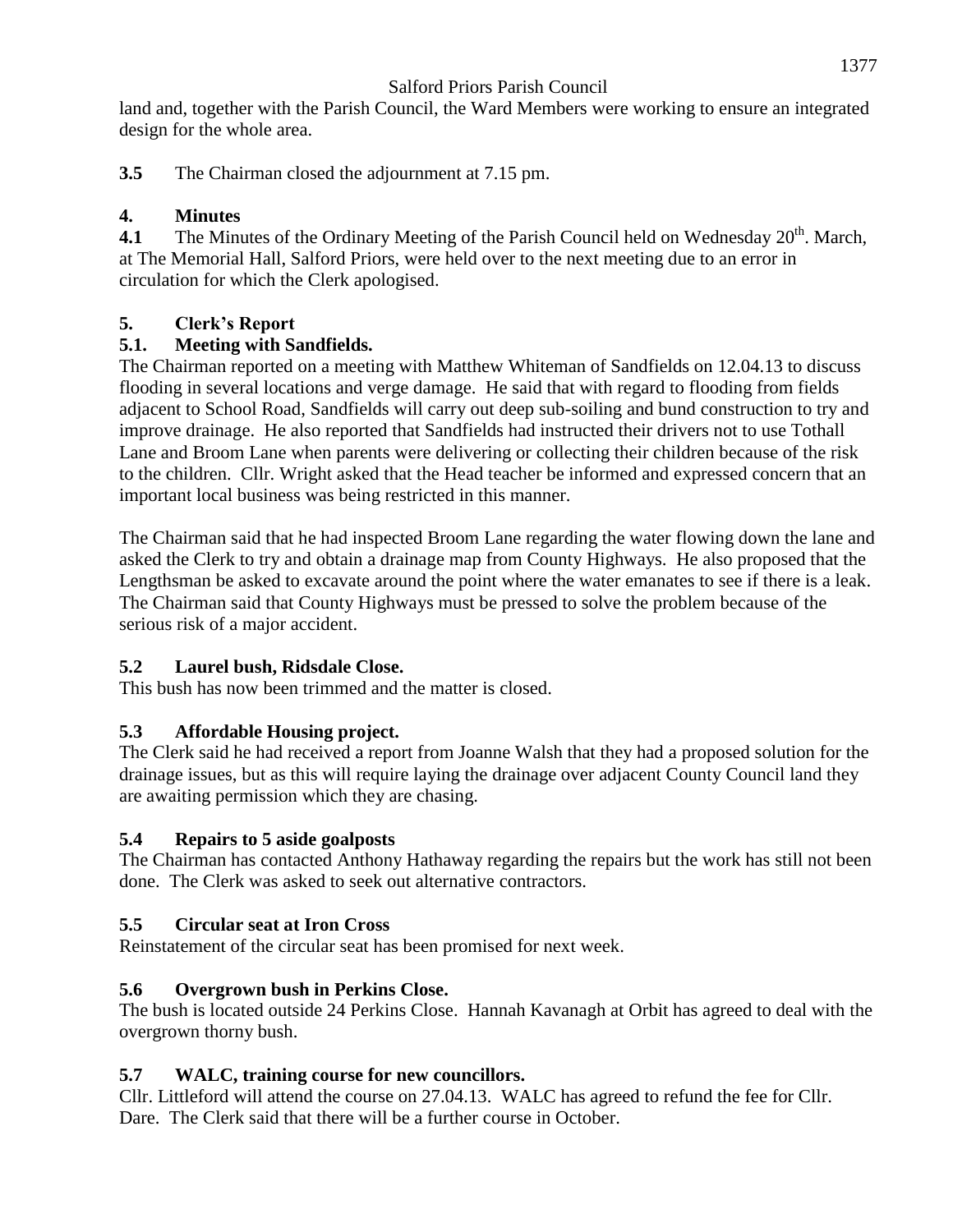### **5.8 Purchase of access to Playing Field.**

All the legal documents were passed to Ian Long, our solicitor, to complete the registration of the field. The Clerk said that the valuation of the land by Gusterston Palmer in 1996 was £17,000. By applying indexing the value was approximately £50,000 which meant it fell into the valuation bracket of £50,001 to £80,000 with a Registration Fee of £50.00. Council agreed this proposal.

### **5.9 Flower display contract.**

The contract has now been let to Limebridge Rural services Ltd.

### **5.10 Repairs to telephone boxes.**

BT were contacted on 29.03.13 and an acknowledgement has been received. The Clerk was asked to chase this item.

### **5.11 Local Government Boundary Commission review.**

The Council's view on the Electoral Review of Stratford on Avon DC was passed to the Local Government Boundary Commission on 26.03.13.

## **5.12 Cleeve Parish Council Neighbourhood Plan Area.**

Wychavon was appraised of the Council's views on 26.03.13.

## **5.13 Dunnington cross roads**

The Clerk was asked to chase repairs by WCC to the bollards and also to see if the large chequerboard sign could be removed.

## **6. Planning general**

#### **6.1 Resolution pursuant to Standing Order 11a from 3 councillors regarding Neighbourhood Planning.**

The Clerk had circulated a formal resolution from 3 councillors asking for the decision made on the Neighbourhood Plan at the February meeting to be reconsidered. Cllr. Wright said that the decision was rushed, that he did not feel it was appropriate for a planning consultant living in the village to be employed, that he was concerned about the referendum process, and that there was not sufficient support from residents. He also said that whilst the parish might select sites, developers would not necessarily agree. Cllr. Littleford said her concerns were similar and particularly regarding the referendum and the support. Cllr. Quiney referred to the committee at Bishops Cleeve and thought that Salford Priors had not exhibited that range of expertise. The Chairman agreed with Cllr. Littleford and said that he was concerned about possible funding and the need for more information. The Chairman said he would support the rescission resolution; he was not against having a Neighbourhood Plan but it must have community support. Cllr. James said that there were currently six sites in the parish being considered for developed. Cllr. Dare considered that there had been an opportunity to discuss all these in issues in February.

Cllr. Wrights resolution "that the recent decision by Council (made in February) on the Neighbourhood Plan be reconsidered at the earliest possible opportunity" was put to the vote and agreed by 4 votes to 3.

## **6.2 Neighbourhood Planning.**

The Clerk had circulated a report outlining a possible way forward on the Neighbourhood Plan. Cllr. Wright expressed his continuing concern regarding costs and the Chairman said that, if a grant was made, it was now clear that there would not be any claw back. Cllr. James said that once a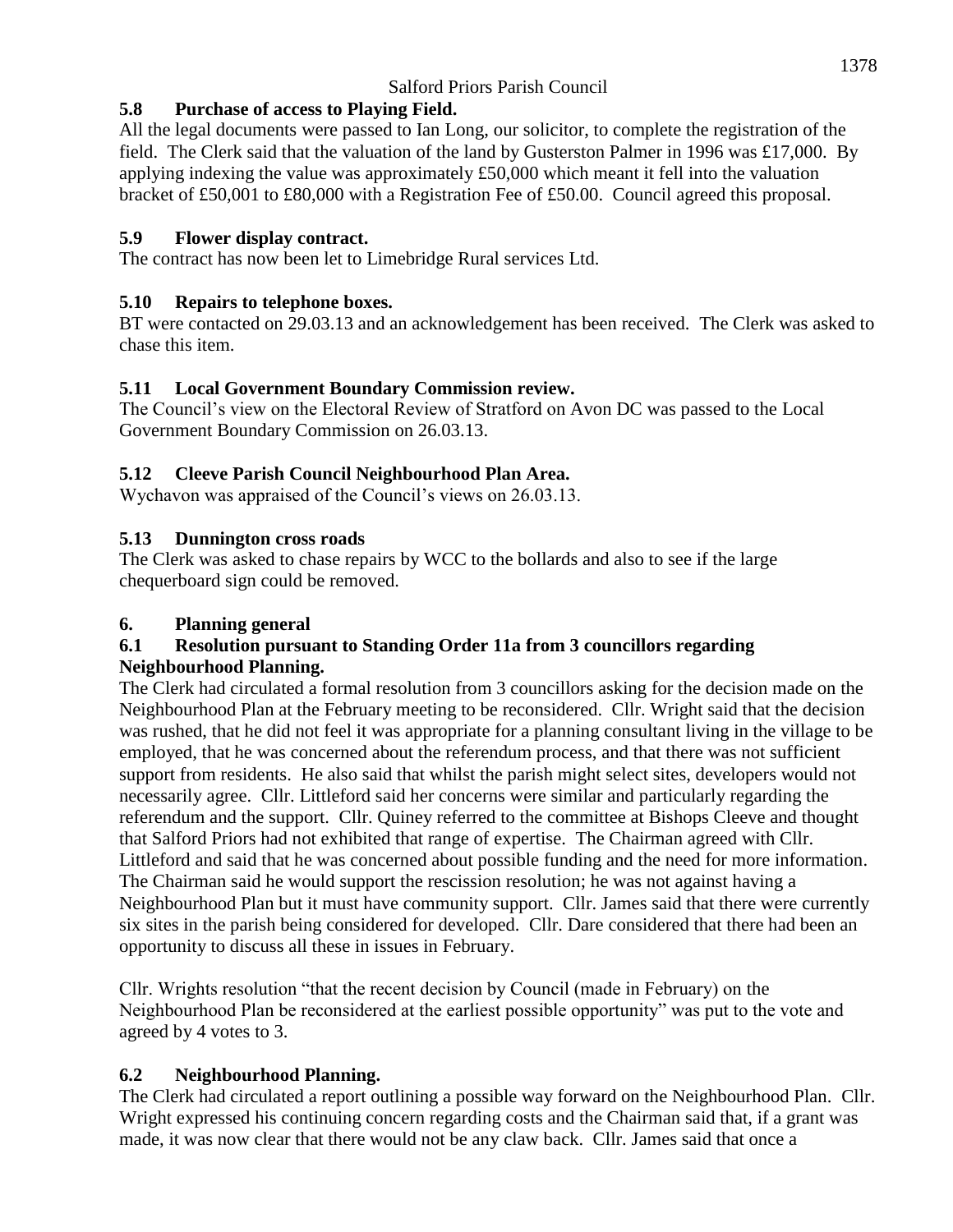Neighbourhood Plan area had been defined there had to be consultation with the public if a development proposal came through and it would give more say to the community. However, he agreed that the government was encouraging developers to come forward.

Cllr. James proposed that a planning consultant from SDC, as suggested by Cllr. Howse, should be invited to another public meeting and that an attractive leaflet should be produced to encourage community support. Council agreed this course of action.

### **6.3 Orchard Farm.**

The Clerk had circulated a letter and attachment from Roger Thatcher at SDC regarding the operation of the packing station at Orchard Farm. Cllr. James proposed that this item should be deferred for one month to allow consideration of case law in Herts CC vs. Secretary of State. Cllr. James agreed to draft a report for the next meeting.

### **6.4 Meeting with developers.**

The Clerk had circulated a report of a meeting with Origin 3 and Bloor Homes held on 22.03.13 together with a letter received from "Concerned Residents",signed by Mr & Mrs Stokes; Mr & Mrs Corbett, and Mr & Mrs Wolfe. Cllr. Littleford referred to the e-mails sent setting up the meeting with the consultant and developer and felt that a clearer explanation should have been made at the March meeting. Cllr. James agreed and said that the fact that a developer was attending should have been made known. The Chairman apologised for this oversight as did Cllr. Wright. Cllr. Quiney said he was quite content that the Chairman and Vice-Chairman had agreed to an initial meeting with the consultants.

Cllr. James proposed that the following statement be made and be sent to the consultants and the developer and this was agreed:

"Any advice or views given at the meeting between Origin 3, Bloor Homes, and members of the Parish Council on Friday 22<sup>nd</sup>. March 2013 reflected the views of the individual members concerned and were made entirely without prejudice to any future decision that the Salford Priors Parish Council may take on any planning application submitted within the Parish of Salford Priors.

Salford Priors Parish Council will comment on any future planning application when the cumulative material impact of any proposal is known, and make its decision based on the views of the residents of the parish, current and emerging local policy and the National Planning Policy Framework.

It will resist vigorously any development deemed harmful to the visual character of an area, have an adverse effect on the landscaped character of the parish or prejudice the character and appearance of its conservation areas."

Regarding the letter from concerned residents Council apologised that this situation had arisen and asked the Clerk to write to the residents accordingly.

## **6.5 Draft planning appraisal report from Stansgate Planning**

The Clerk had circulated a list of amendments to the report from Stansgate. Cllr. Littleford said she felt that the report demonstrated that the Playing Field was not a good site to develop and cited in particular the access from School Avenue. Cllr. Wright considered that there would be a need for better facilities if the village population grew. The Chairman suggested that it might be possible to purchase additional land to improve the field. Cllr. James there might be merit in meeting the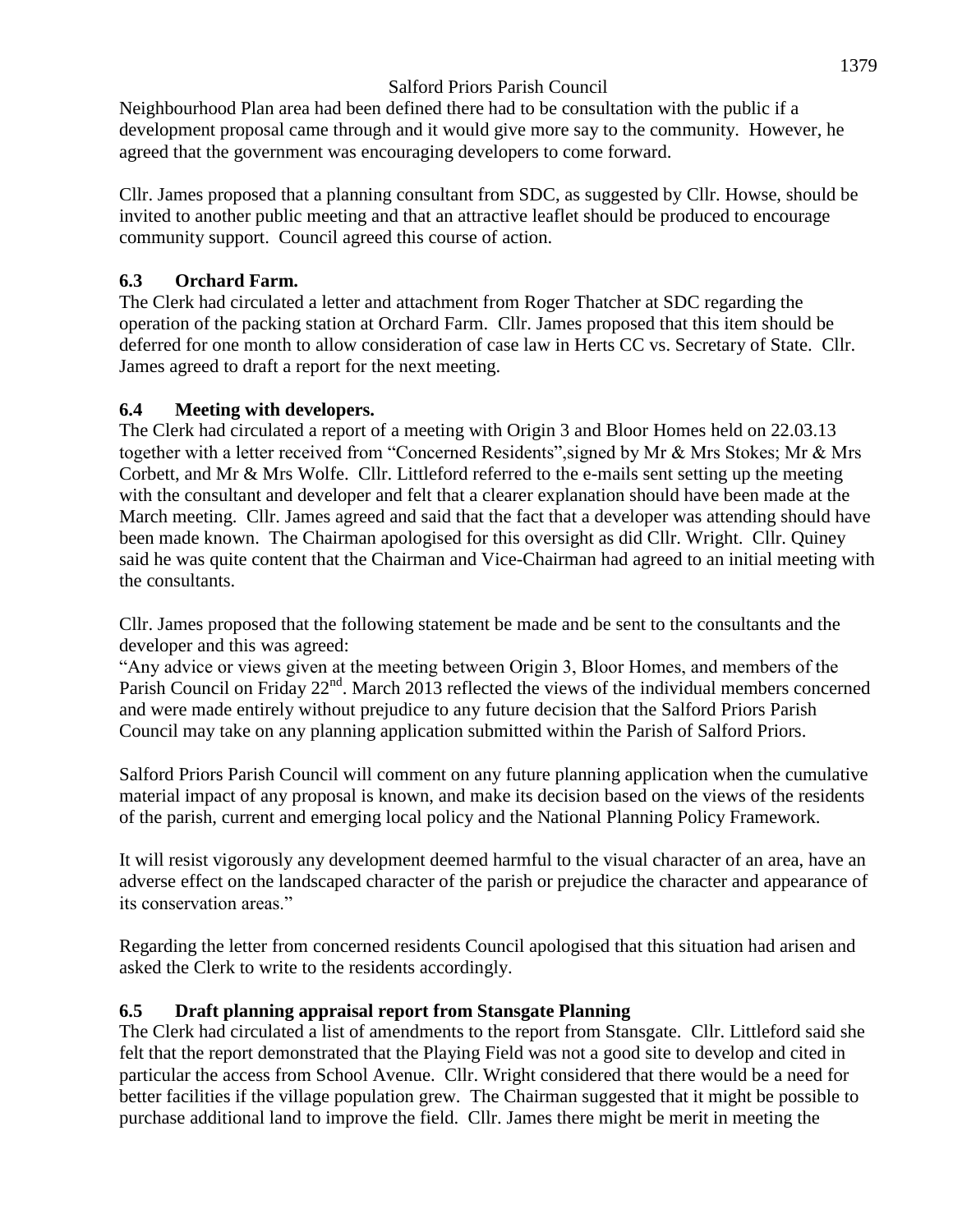"Funding Doctors". Council agreed the amendments suggested by the Clerk but asked that Stansgate should re-draft para. 4.12.

### **6.6 Newsletter regarding the planning appraisal report**

The Clerk had circulated a draft Newsletter regarding the Playing Field. Council agreed not to proceed in view of the earlier decision regarding publicity for the Neighbourhood Plan meeting.

### **6.7 Request for a meeting - Alamo**

Members had been circulated with an e-mail from Alamo requesting a meeting. Cllr. James proposed that the company should be invited to attend the June meeting at 6.00 pm in order to present their proposals. It was noted that questions of fact could be asked of the company but that opinions could not be given. The Clerk was asked to contact Alamo and make the arrangements and also to explain why this could not be done in May.

Cllr. Wright, having declared an interest, left the meeting.

### **7. New Planning Applications**

**7.1 13/00653/FUL –** Single storey rear extension at The Old Bakehouse, Dunnington, Alcester, B49 5NX for Mr Wright.

Council noted the application and made no representations.

Cllr. Wright returned to the meeting.

### **8. Planning Decisions**

**8.1 13/00463/TREE** – T1: Holly, Prune overhanging branches to boundary wall, at Church House, Station Road, Salford Priors, Evesham WR11 8UX for Mr Stephen Page.

### **No objections raised.**

**8.2 13/00464/TREE** – T1: Maple, Remove, at Church House, Station Road, Salford Priors, Evesham WR11 8UX for Mr Stephen Page.

### **No objections raised.**

**8.3 13/00482/TREE** – T1: Poplar, Fell, T2:Ash, crown lift and thinning, T3: Silver Birch, minor thinning, at Linton, 1 Ban Brook Close, Salford priors, Evesham, WR11 8GW for Mr Eric Mitchell. **No objection subject to conditions**

**8.4 13/00484/TREE** – G1: No.3 Poplar, 50% crown reduction, T1: Dark Leaf Maple, fell at Cedar House, 2 Ban Brook Copse, Salford Priors, Evesham, WR11 8GW for Mrs Enid Riley.

**No objection**

**8.5 13/00302/FUL** – Proposed extension to existing cafe replacing temporary marquee extension for AH Hiller and Son Ltd.

### **Planning Permission granted**

## **9. Playing Field**

### **9.1 Weekly inspections.**

Reports were received from Cllr. Quiney dated 25.03.13; 1.04.13, and 10.04.13. No new problems were listed and Cllr. Quiney reported that the field was in very good condition.

### **9.2 Annual Inspection of play equipment.**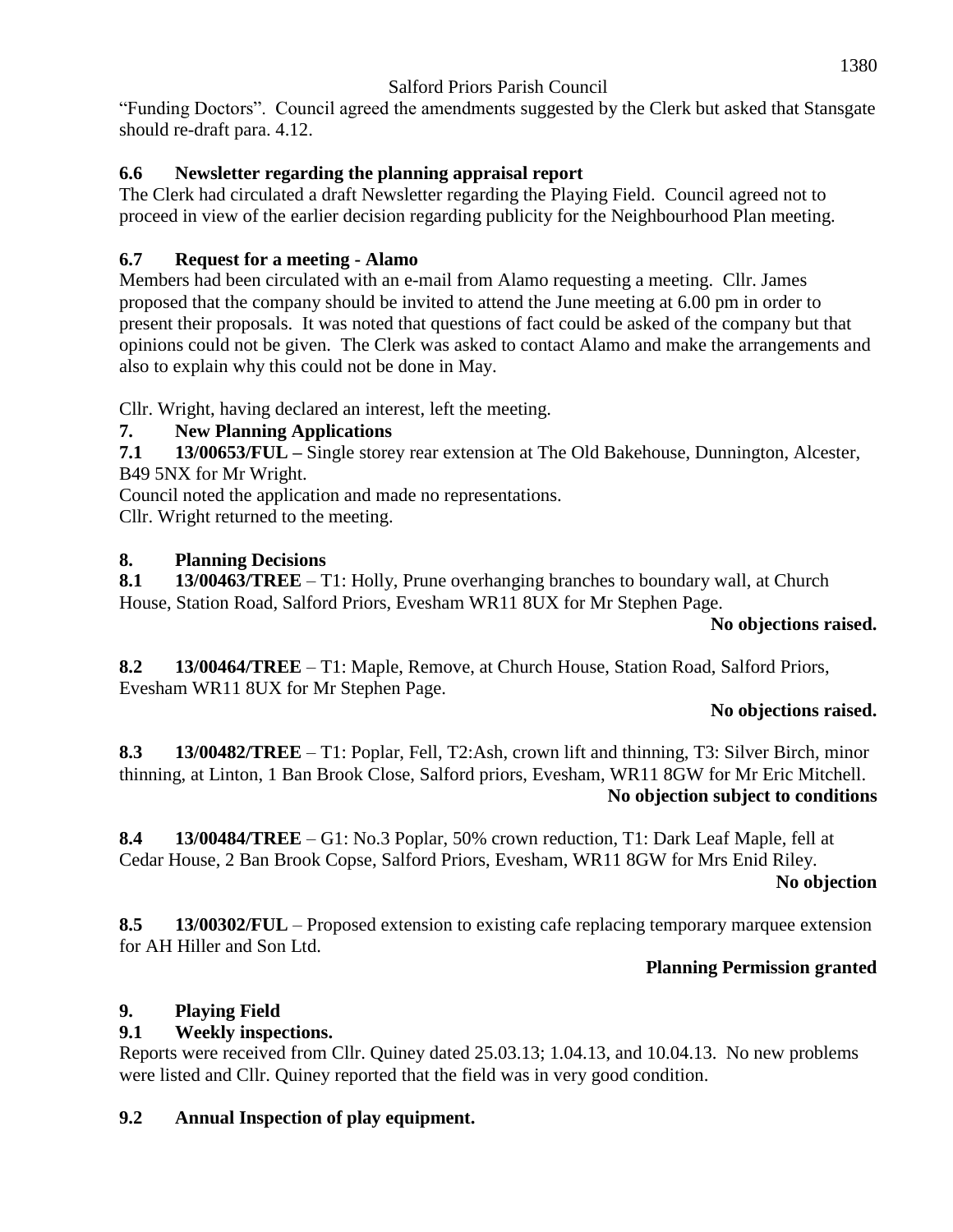The Clerk reported that Digley Associates had been taken over by Play-Ground Supplies Ltd. The Council had an agreement with Digley to carry out an inspection this year at a favourable rate and the Clerk had asked if this fixed price would still hold. Subsequently, Came & Co., the Council's insurers had written to state that Digley Associates were no longer approved suppliers and recommended the Play Inspection Company at a fee of £59.95. Council instructed the Clerk to cancel arrangements with Digley and to use the company recommended by the insurers.

### **9.3 Repairs to the car park fence.**

The Clerk reported that he had invited Mr Bacon to provide a quotation for repairing the fence on 28.03.13. Council asked the Clerk to seek alternative quotations from the Lengthsman and Mr Hackling.

### **9.4 Pruning of trees on the Playing Field.**

The Clerk reported that he had invited Mr Roger Small to provide a quotation for pruning the trees on 3.04.13.

### **10. Jubilee fund dispersal**

Cllr. Littleford reported that the photographs would be complete next week and she hoped to have a draft booklet for the next meeting.

## **11. Highways**

### **11.1 Broom Lane**

This matter was discussed under Item 5.1.

### **11.2 Work done by the Lengthsman**

The Clerk reported that tasks for April included repairing the sign to Sanders Road, cleaning and checking all the grit bins, cutting a bush at Dunnington School to facilitate more parking, siding out work at School Road and marking on plans specific problems on Broom Lane and New Inn Lane. It was noted that some of the agreed tasks were still outstanding and the Clerk would investigate their resolution. He said there had been a request for clearing grips in the Bevington area to be made a priority for May.

Council asked the Clerk to check progress on the gully opposite the shop and also the footway between Abbots Salford and Salford Priors. It was also suggested CEMEX should be asked to deal with the silted gullies on Tothall Lane by the quarry entrance.

## **12. Communications**

Liam Maude was invited to report regarding the updating of the website. He agreed to contact Webculture to arrange the transfer and said that a meeting was necessary to provide direction to the project. This meeting was confirmed for 30<sup>th</sup>. April at 7.00pm and Cllrs. Littleford, Dare and Wright were delegated to attend.

### **13. Parish Council matters**

## **13.1 SDC Audit Committee decision regarding additional councillors.**

The Audit Committee on 25 March considered the submission of Salford Priors Parish Council for a change in the number of its members and made the recommendation "That the number of councillors for Salford Priors Parish Council be increased from seven to nine." This recommendation will go to Council on 22 April 2013 for ratification and instruction to officers to make a legal order. Commencement dates are usually at the date of the next ordinary elections.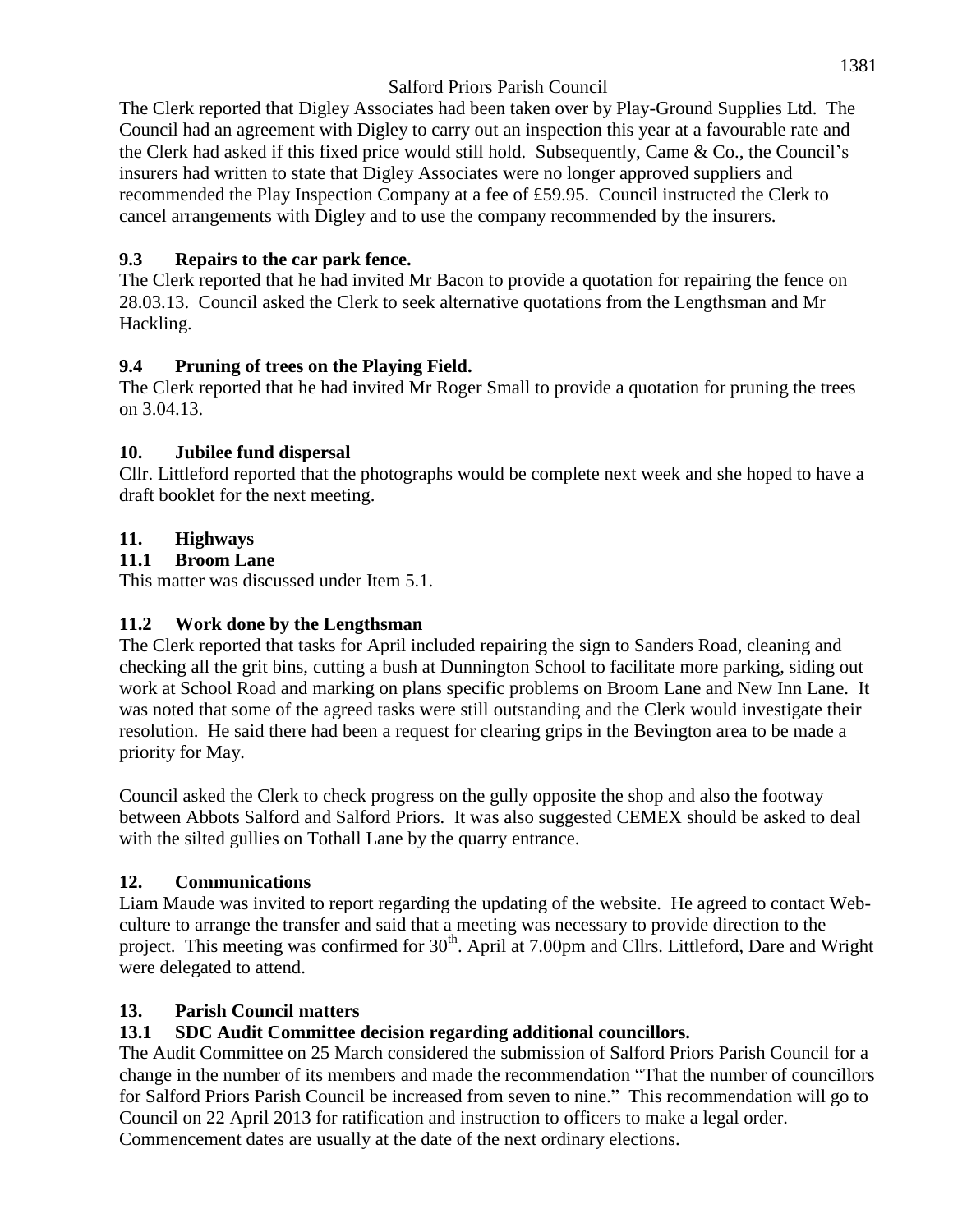#### **13.2 Annual Parish Meeting**

The Clerk had circulated draft Minutes of the Annual Parish Meeting including additional proposed amendments from Cllr. Dare. The Chairman said that the Minutes would be subject to approval by the 2014 Annual Parish Meeting. He said he was content with the Minutes as drafted by the Clerk and he did not feel the additional verbatim comments proposed by Cllr. Dare were appropriate. Cllr. Dare said she felt that her proposed amendments better reflected what was actually said.

Cllr. James said he considered that the Minutes generally should be much briefer and simply list actual decisions. The Clerk said that an earlier Council had agreed that the Minutes were an important record of village life and had a historical context which should be respected. The Chairman agreed with this and considered that circulating an early draft was useful in ensuring a correct record. Cllr. James said that the Minutes should only be circulated to the Chairman and that hard copies should again be provided for all Members.

#### **14. Rights of Way**

Cllr. Penn said he had nothing to report. Cllr. Quiney said he was concerned about motorbikes using the footpath through the Scout's field because the gates provided by Sandfields were not of the standard kissing type as supplied by WCC. The Clerk was asked to write to Sandfields.

#### **15. Staffing**

Council agreed that the Staffing Committee should meet and the Clerk was asked to arrange a suitable date. It was agreed that Cllr. James would supply the Clerk with a proposed Agenda.

#### **16. Matters raised by Councillors**

**16.1** Matters raised by Councillors are considered under this item and Councillors are also invited to use this opportunity to report minor matters of information not included elsewhere on the Agenda and to raise items for future agendas.

**16.2** Cllr. Littleford asked if the areas of grass on School Avenue near the roundabouts were included in the mowing contract. She was informed that they were cut by Orbit and the Clerk was asked to find out when this would be done.

### **17. Consideration of Correspondence Received**

#### **17.1 WALC, Precept Referendums Bill.**

It was agreed that the Council should make a response supporting a structured cap for councils with precepts exceeding £100,000. Cllr. James said that the percentage increase allowed on a small precept would be wiped out by the cost of a referendum.

### **17.2 WALC, Newsletter ADH/105/8/2013.**

Council noted the information provided.

#### **17.3 WALC, Training course on Neighbourhood Planning**

Council agreed that Cllrs. James and Littleford should attend the training course. The Clerk to arrange.

#### **17.4 Request for advice from a resident in School Avenue.**

The Clerk had circulated a proposal from a resident of School Avenue to build a small bungalow in his garden. Cllr. James said such land was classified as "brownfield development" and that the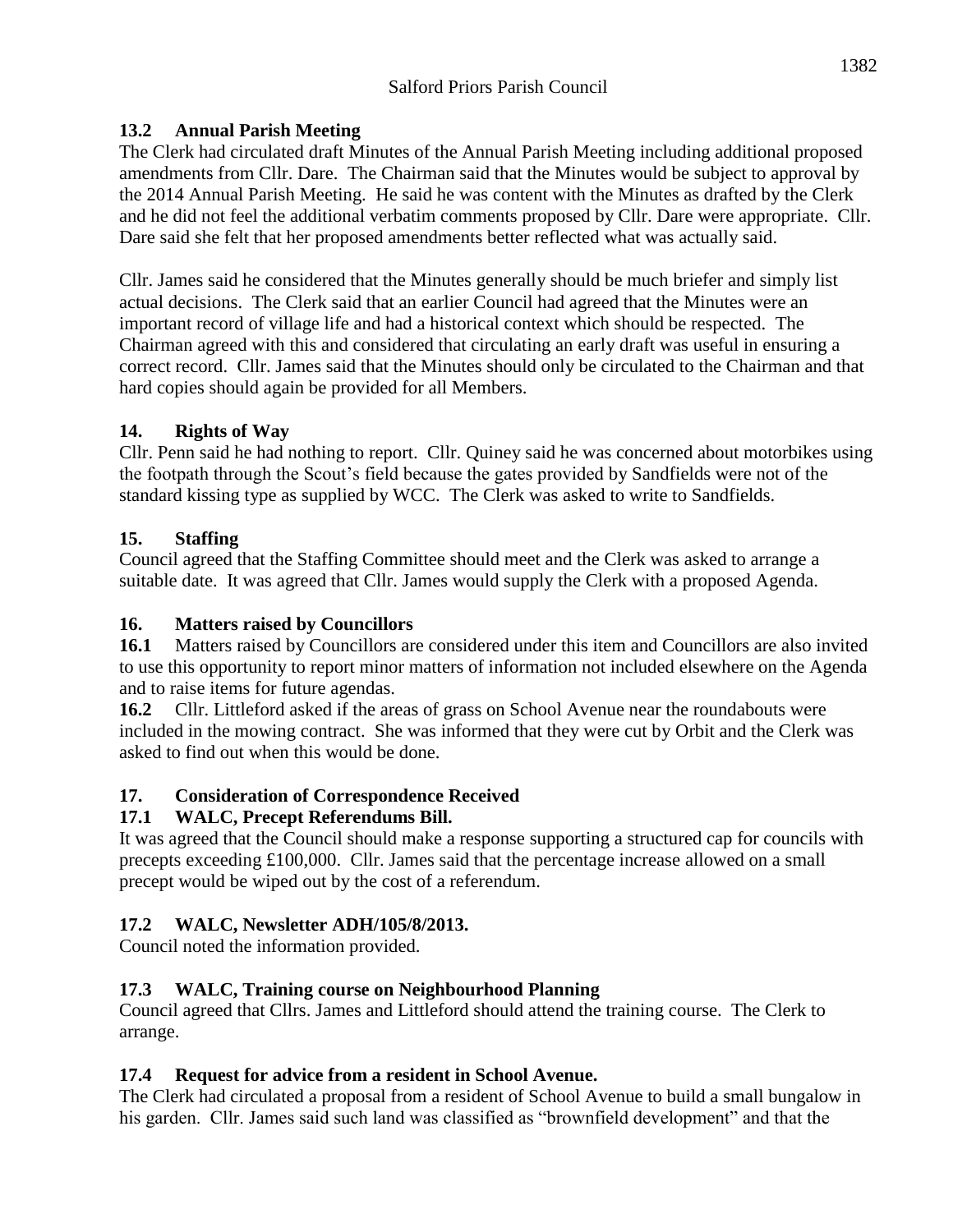details supplied were general requirements under the latest regulations. Council said they would only comment when a planning application had been submitted.

#### **18. To Table**

Nothing was tabled.

Cllr. Stedman, having declared an interest, left the meeting and Cllr. Wright took the chair.

### **19. Finance**

### **19.1 Consideration and approval of the payments and transfers listed in Appendix A.**

Council noted the income received transactions in Appendix A1.

Council noted the payment made between meetings in Appendix A2.

Council considered the expenditure transactions listed in Appendix A3. Authorisation for payment was proposed by Cllr. Littleford, seconded by Cllr. Dare, and carried.

Cheques were signed by Cllr. Quiney and Cllr. Wright.

Council considered and approved a proposal to transfer £2000.00 from No.1 account to the Community account in Appendix A4. Authorisation for transfer of funds was proposed by Cllr. Quiney, seconded by Cllr. Wright, and carried.

Council noted the bank balances in Appendix A5.

Cllr. Stedman returned to the meeting and re-took the chair.

### **19.2 Year end accounts.**

The Clerk reported that the Year End Accounts had been completed and had been signed off by the Internal Auditor who had completed his page of the Annual Return. The Clerk said there were new requirements this year from the new External Auditor and that the Annual Accounts would be brought to the next meeting for approval by the Council. The Clerk also reported that the end of year tax return had been completed and the new HMRC Real Time reporting system had been successfully implemented.

### **19.3 TOPs rates.**

The Clerk reported that Stratford on Avon DC had submitted an incorrect rate demand with no relief. He said that an application had been made on 28.03.13 for the 80 per cent relief normally provided. Subsequently, another letter had been received suggesting that if we applied for small business relief there might be a nil charge. An application has been made.

### **20. Date of Next Meetings**

**20.1** Council confirmed the date of the Annual Meeting and the next Ordinary Meeting of the Parish Council commencing at 7.00pm., on Wednesday 15<sup>th</sup>. May 2013 in The Memorial Hall, Salford Priors.

**21.** Closure of meeting

The Chairman closed the meeting at 9.34 pm.

| лі<br>Income transactions for approval |             |          |       |            |                                        |
|----------------------------------------|-------------|----------|-------|------------|----------------------------------------|
| Tn. No.                                | Cheque      | Gross    | Vat   | <b>Net</b> | <b>Details</b>                         |
| 6546                                   | <b>BACs</b> | 1939.51  | 0.00  |            | 1939.51   VAT Refund Q4 of $2012 - 13$ |
| <b>Total</b>                           |             | £1939.51 | £0.00 | £1939.51   |                                        |

### **APPENDIX A – Finance**

**A1 Income transactions for approval**